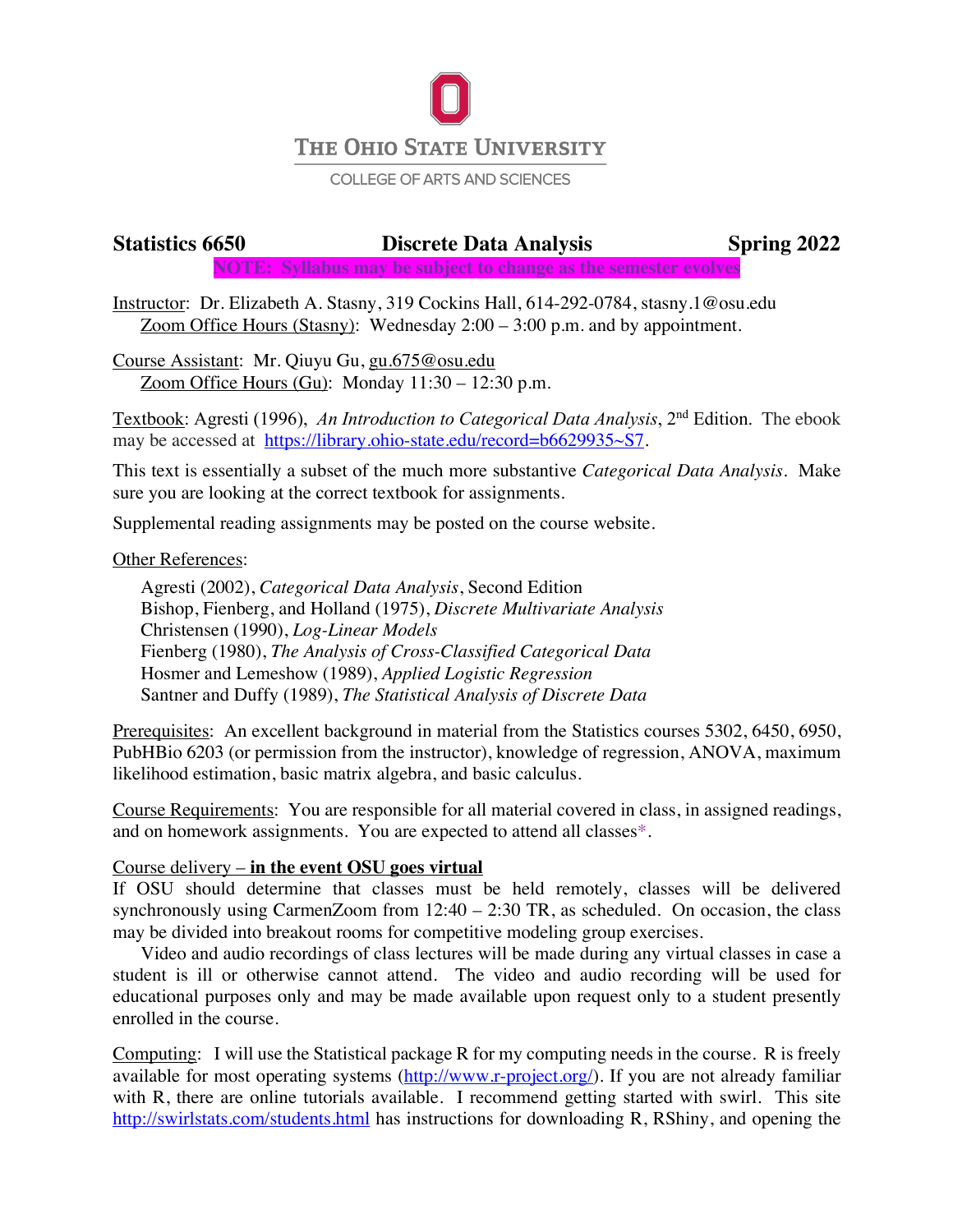swirl tutorial system. Once inside, you can learn the basics of working with R via the tutorial "R Programming: The basics of programming in R."

Alternately, you may use any statistical package you prefer for the work in this course; I may not be able to help you with the package you choose, however.

Homework: Assignments will be due online just before the start of class approximately weekly. You must ensure that your homework is easy to grade. Any computer output must be edited and annotated; graphs and plots must be clearly labeled and discussed in the context of the problem. Problems that are out of order or having parts not clearly identified may not receive full credit.

It can be helpful to discuss course material with your colleagues outside of class, but your submissions must be your own and should demonstrate your personal understanding of the material covered in the problems. Solutions will be made available on Carmen. **No late assignments of any type will be accepted**\***.**

## Exams:

Mini Midterms: There will be two 45-minute mini exams likely after weeks 3 and 6. You may choose, in advance, to those exams on Friday, Saturday, or Sunday from 3:00 – 4:15 p.m.

The Mini Midterms will be available online. An additional  $\frac{1}{2}$  hour will be permitted to allow for downloading and uploading the exam and to deal with technical matters. You may use your book and/or your notes, but the work you submit must be your own.

Comprehensive Final Exam: Scheduled for Tuesday, March 1, during the regular class time in the classroom. You may use one sheet (8.5" x 11") of handwritten notes for the exam.

#### Ohio State's academic integrity policy

It is the responsibility of the Committee on Academic Misconduct to investigate or establish procedures for the investigation of all reported cases of student academic misconduct. The term "academic misconduct" includes all forms of student academic misconduct wherever committed; illustrated by, but not limited to, cases of plagiarism and dishonest practices in connection with examinations. Instructors shall report all instances of alleged academic misconduct to the committee (Faculty Rule 3335-5-487). For additional information, see the Code of Student Conduct http://studentlife.osu.edu/csc/.

Grades: The final numerical grade will be determined as follows:

| Homework (lowest grade dropped)   | 23%   |
|-----------------------------------|-------|
| Mini Exams (combined)             | 35%   |
| Final Exam                        | 35%   |
| Class Participation <sup>**</sup> | $7\%$ |

<sup>\*</sup> Obviously, if you are ill or caring for someone who is ill, we will make alternate arrangements. Please contact me by email as soon as possible and keep me apprised of your situation.

<sup>\*\*</sup> You may earn one point towards the seven possible points for class participation by posting a video introducing yourself to me and your classmates. You may earn two points towards the seven possible points for class participation by giving me a good discrete data set from your research, the press, or a source other than a statistics text book.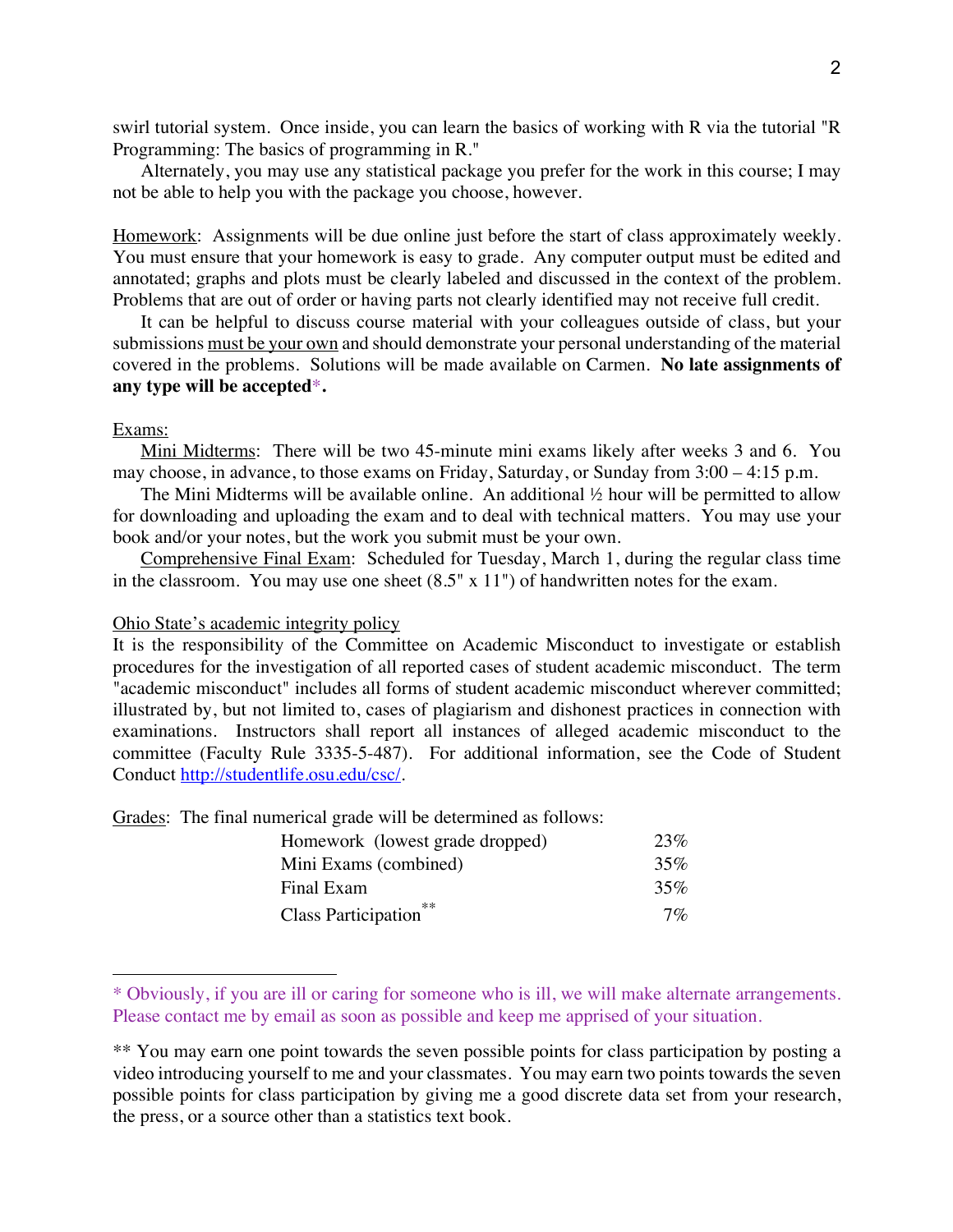## Copyright disclaimer

The materials used in connection with this course may be subject to copyright protection and are only for the use of students officially enrolled in the course for the educational purposes associated with the course. Copyright law must be considered before copying, retaining, or disseminating materials outside of the course.

## Statement on title IX

Title IX makes it clear that violence and harassment based on sex and gender are Civil Rights offenses subject to the same kinds of accountability and the same kinds of support applied to offenses against other protected categories (e.g., race). If you or someone you know has been sexually harassed or assaulted, you may find the appropriate resources at http://titleix.osu.edu or by contacting the Ohio State Title IX Coordinator, Kellie Brennan, at titleix@osu.edu.

# Accessibility accommodations for students with disabilities

The University strives to make all learning experiences as accessible as possible. If you anticipate or experience academic barriers based on your disability (including mental health, chronic or temporary medical conditions), please let me know immediately so that we can privately discuss options. To establish reasonable accommodations, I may request that you register with Student Life Disability Services. After registration, make arrangements with me as soon as possible to discuss your accommodations so that they may be implemented in a timely fashion. SLDS contact information: slds@osu.edu; 614-292-3307; 098 Baker Hall, 113 W. 12th Avenue.

## Your mental health

As a student you may experience a range of issues that can cause barriers to learning, such as strained relationships, increased anxiety, alcohol/drug problems, feeling down, difficulty concentrating and/or lack of motivation. These mental health concerns or stressful events may lead to diminished academic performance or reduce a student's ability to participate in daily activities. The Ohio State University offers services to assist you with addressing these and other concerns you may be experiencing. If you, or someone you know, are suffering from any of the aforementioned conditions, you can learn more about the broad range of confidential mental health services available on campus via the Office of Student Life's Counseling and Consultation Service (CCS) by visiting ccs.osu.edu or calling 614- 292-5766. You can reach an on call counselor when CCS is closed at 614-292-5766 and 24 hour emergency help is also available through the 24/7 National Suicide Prevention Hotline at 1-800-273- TALK or at suicidepreventionlifeline.org.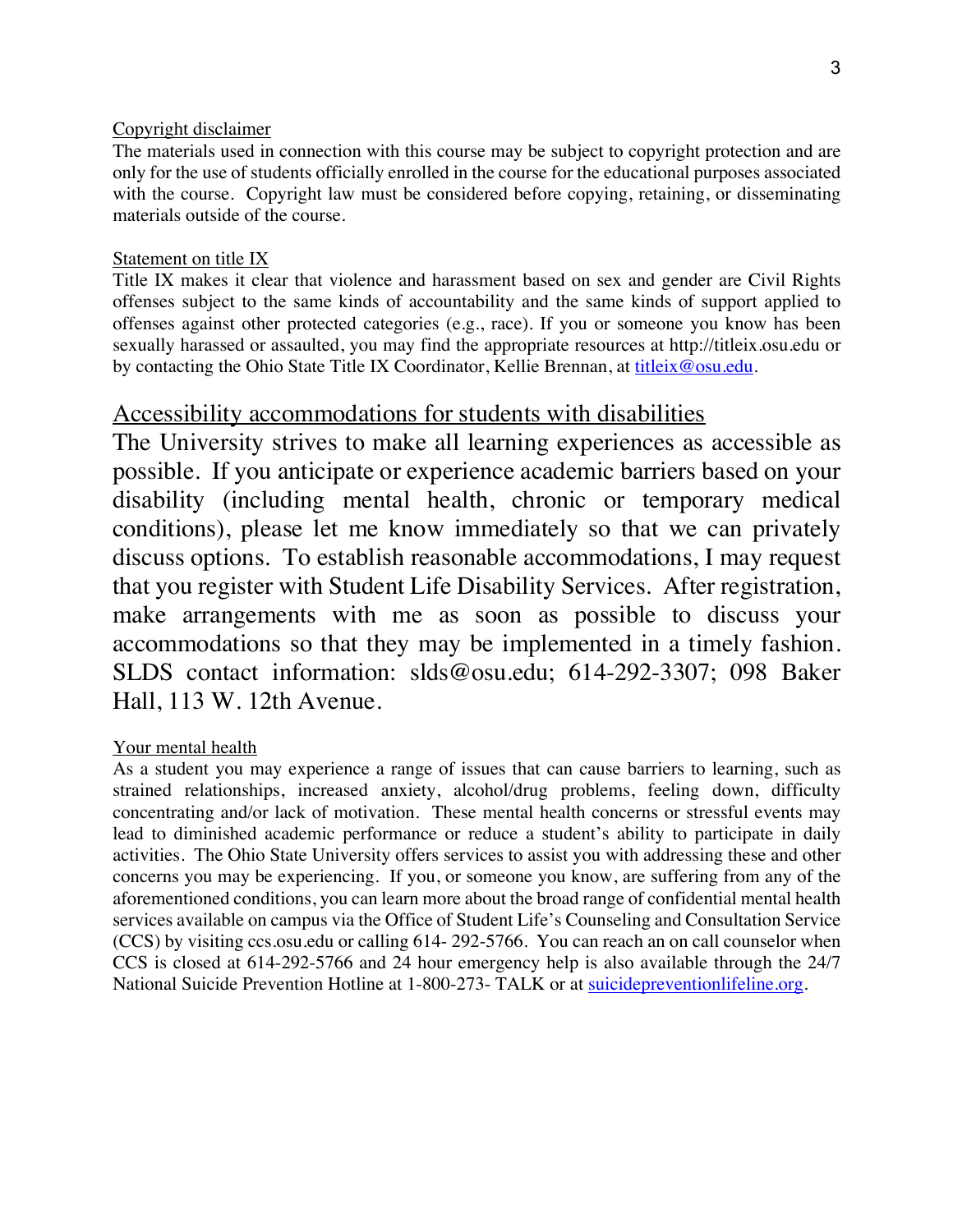## **Tentative Schedule of Topics**

(Actual schedule will evolve as the term progresses)

| Dates                     | Topic                    | <b>Chapters in Text</b>                |
|---------------------------|--------------------------|----------------------------------------|
| January 11                | Introduction             | Chapter 1                              |
| January $13 -$ January 25 | <b>Classical Methods</b> | Chapter 2, selected sections Chapter 3 |
| January 27 – February 17  | Log-Linear Models        | Chapter 7, selected sections Chapter 8 |
| February 17 – February 24 | Logistic Regression      | Chapter 4                              |

I also encourage you to read Chapter 11 for the historical perspective – it's fun reading!